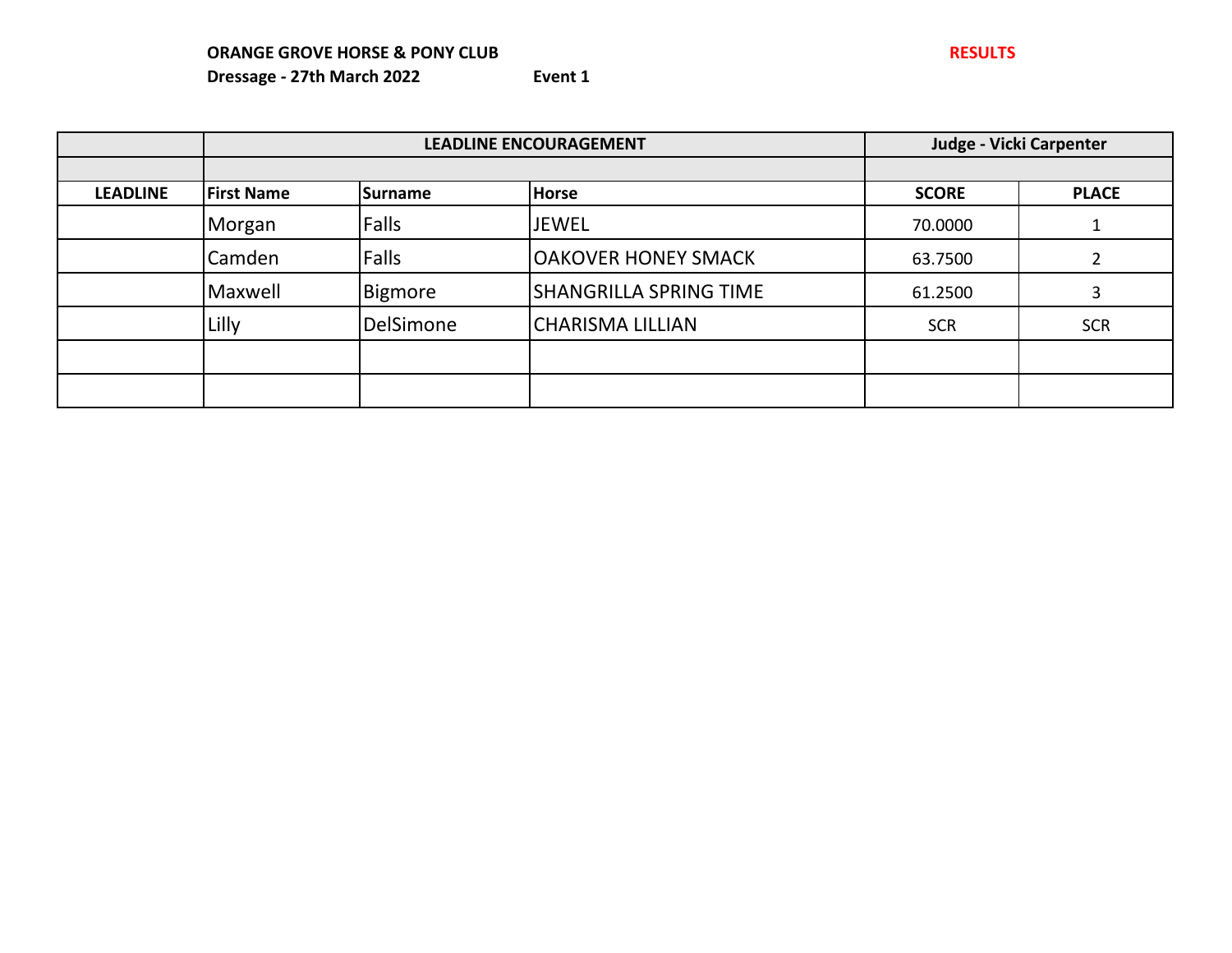| Prep A |                   | <b>PCWA - 10 Years and Under</b><br>Judge - Angelika Sorensen |                              |              |              |  |
|--------|-------------------|---------------------------------------------------------------|------------------------------|--------------|--------------|--|
|        |                   |                                                               |                              |              |              |  |
|        | <b>First Name</b> | <b>Surname</b>                                                | <b>Horse</b>                 | <b>SCORE</b> | <b>PLACE</b> |  |
|        | <b>Jenaveve</b>   | Page                                                          | WATCHWOOD DRUID              | 72.3684      |              |  |
|        | <b>Harpa</b>      | <b>Byrne</b>                                                  | <b>JJUDAROO LOTTIE JONES</b> | 67.1052      |              |  |
|        | Uma Sky           | Fisher                                                        | WENDAMAR MERRITT             | <b>SCR</b>   | <b>SCR</b>   |  |
|        |                   |                                                               |                              |              |              |  |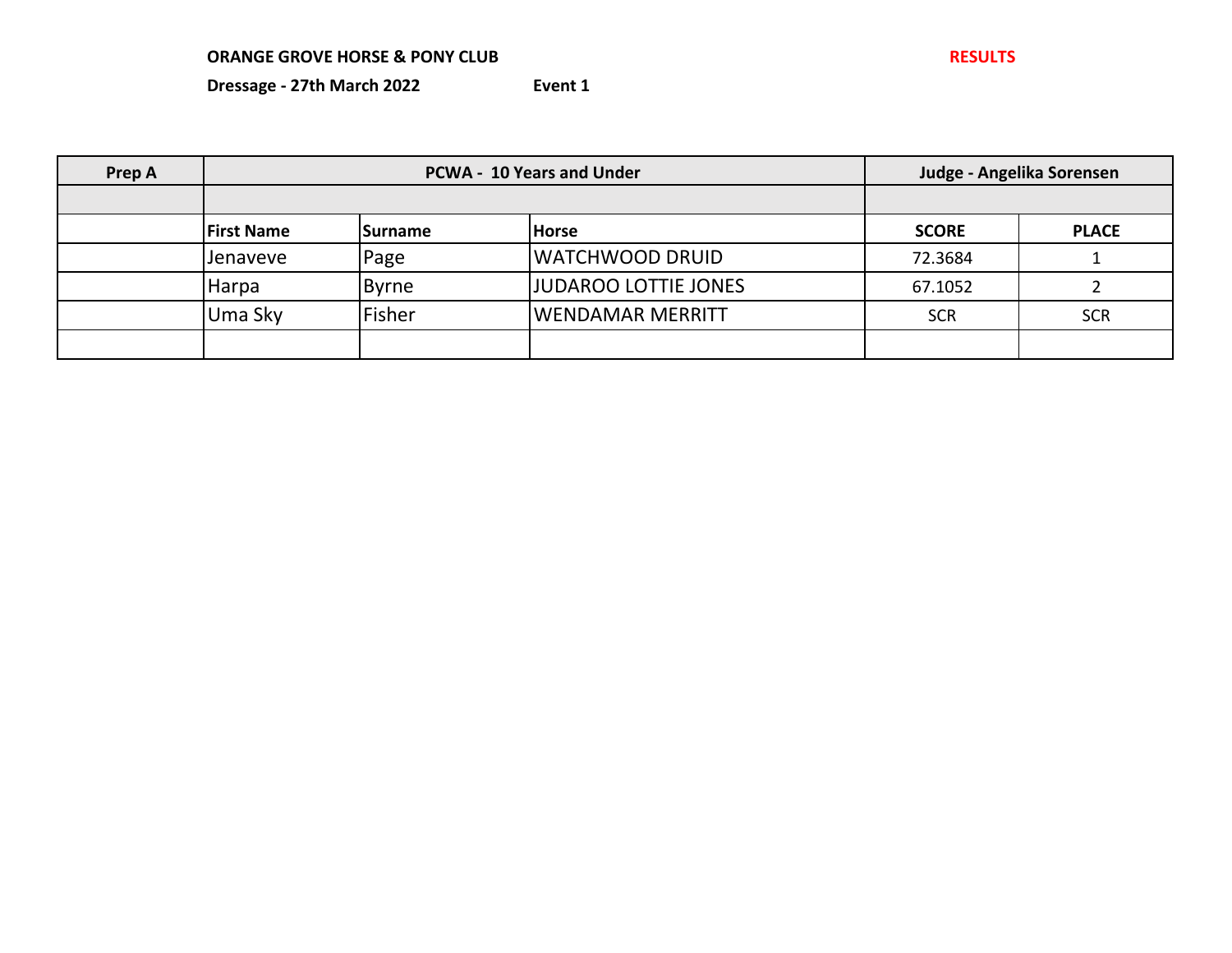| Prep A |                   | PCWA - 11 Years and Over |                              | Judge - Angelika Sorensen |              |
|--------|-------------------|--------------------------|------------------------------|---------------------------|--------------|
|        |                   |                          |                              |                           |              |
|        | <b>First Name</b> | <b>Surname</b>           | <b>Horse</b>                 | <b>SCORE</b>              | <b>PLACE</b> |
|        | Sophie            | Dagnall                  | <b>EBONY ROSE SPOTLIGHT</b>  | 69.4735                   |              |
|        | Lyla              | Valuri                   | <b>WILLOWIE WANDARRA</b>     | 65.2632                   |              |
|        | Taryn             | Turner                   | <b>ROSEVALE PARK PHOENIX</b> | 60.0000                   |              |
|        | Ella              | MacGregor                | FOUR NEEDED NZ               | 58.6842                   | 4            |
|        |                   |                          |                              |                           |              |
|        |                   |                          |                              |                           |              |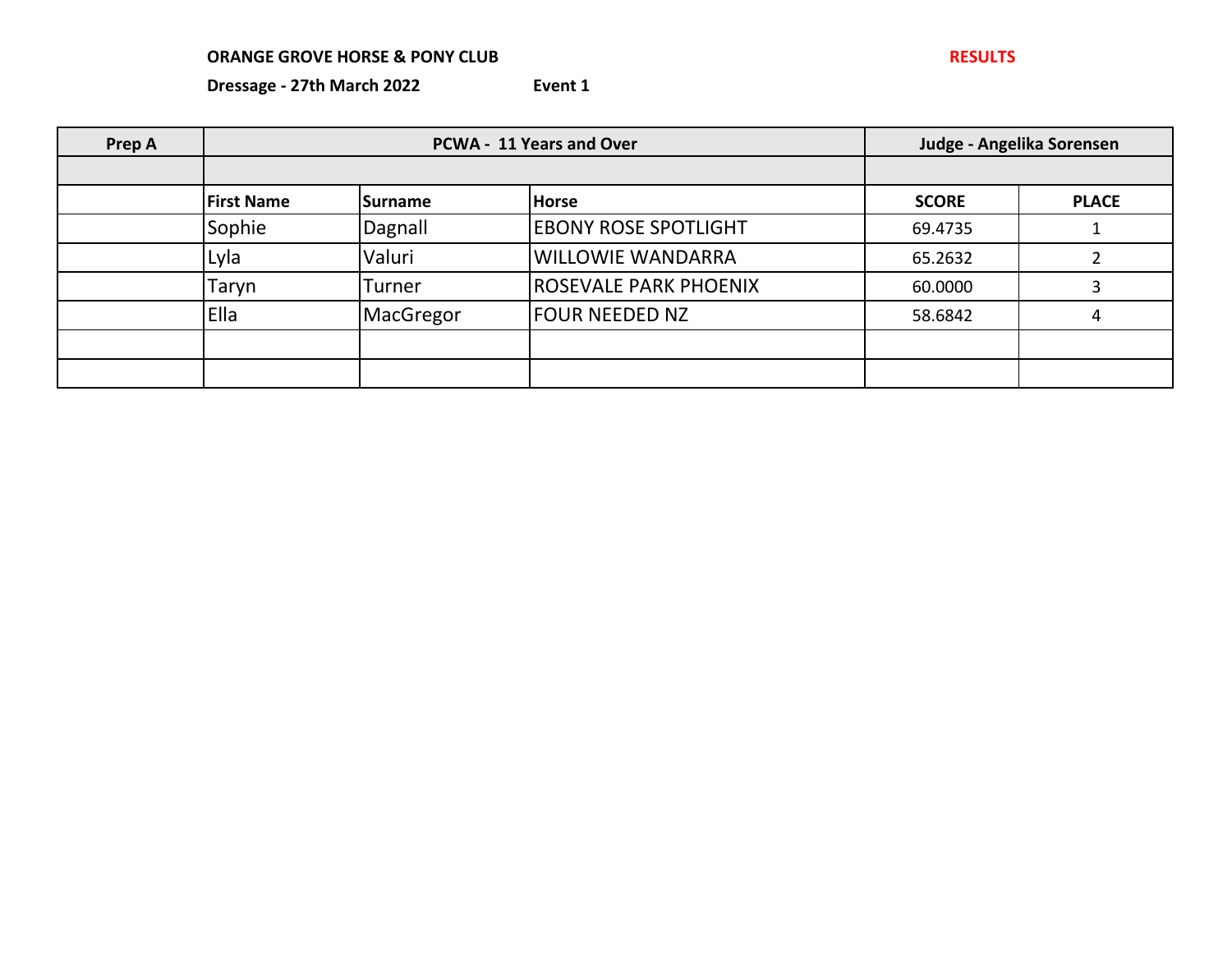| Prep A |                   | <b>PC OPEN</b> |                  |              | Judge - Vicki Carpenter |  |
|--------|-------------------|----------------|------------------|--------------|-------------------------|--|
|        |                   |                |                  |              |                         |  |
|        | <b>First Name</b> | <b>Surname</b> | <b>Horse</b>     | <b>SCORE</b> | <b>PLACE</b>            |  |
|        | Anzel             | Van Schalkwyk  | <b>HALE BOY</b>  | 55.0000      |                         |  |
|        | Erin              | Kelty          | <b>SODA POPS</b> | 50.5263      |                         |  |
|        | Roxy              | Came           | <b>STOICISM</b>  | <b>SCR</b>   | <b>SCR</b>              |  |
|        |                   |                |                  |              |                         |  |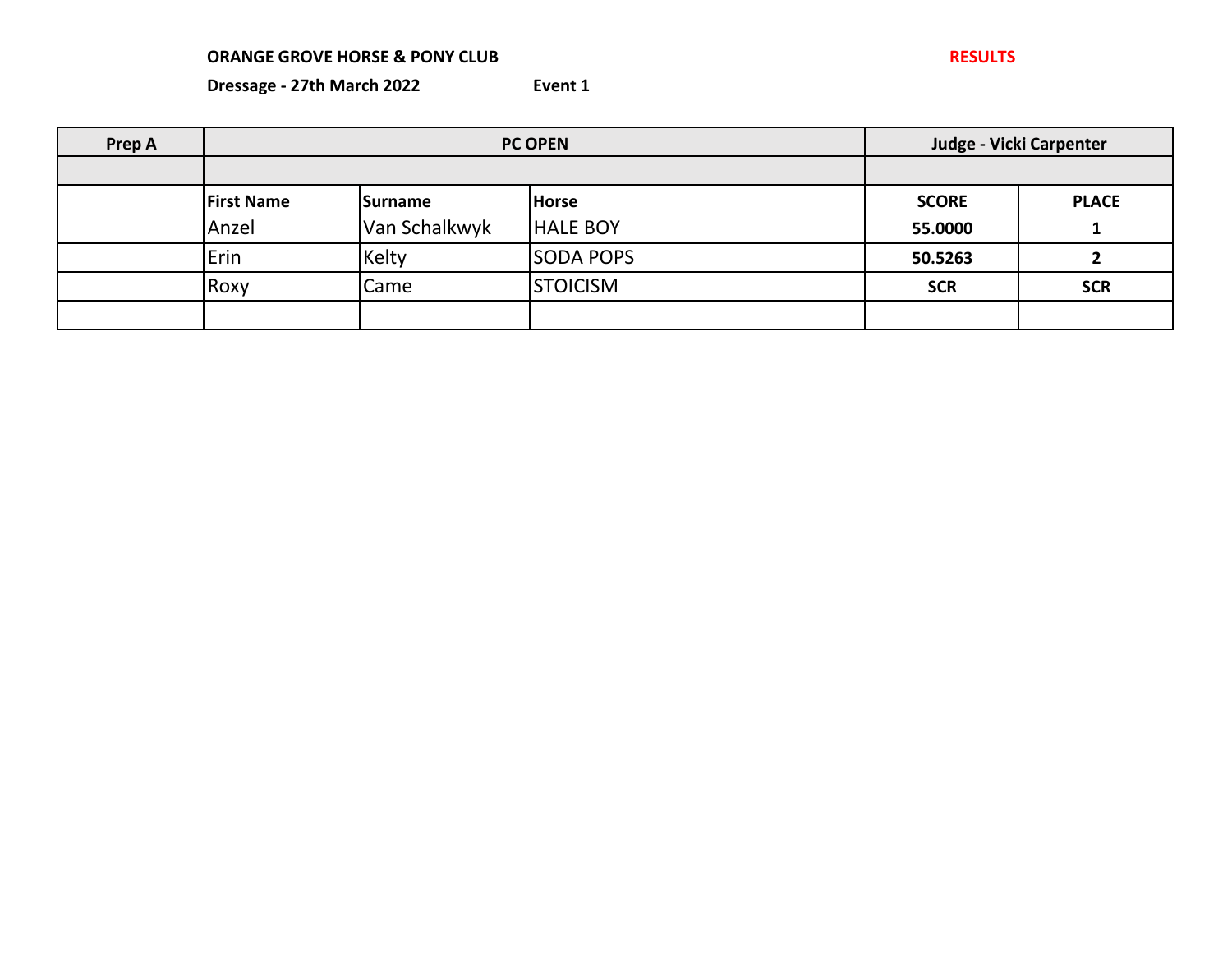| Prep A |                   |                |                                 | <b>Judge - Vicki Carpenter</b> |              |
|--------|-------------------|----------------|---------------------------------|--------------------------------|--------------|
|        |                   |                |                                 |                                |              |
|        | <b>First Name</b> | <b>Surname</b> | <b>Horse</b>                    | <b>SCORE</b>                   | <b>PLACE</b> |
|        | Kristen           | Lloyd          | <b>BROCKHAM'S BACCARAT GOLD</b> | 68.9470                        |              |
|        | Alesha            | <b>Ewers</b>   | <b>PARIS</b>                    | 65.0000                        |              |
|        | Eva               | Lewis          | <b>DESAVIEW SPRING EDITION</b>  | 62.1053                        | 3            |
|        | Kya-J             | Bell           | <b>ROSEVALE PARK VALENTINE</b>  | 52.8950                        | 4            |
|        | Julie             | Thompson       | <b>CAMBRIA MYSTIQUE</b>         | 50.0000                        | 5            |
|        | Bonnie            | Bella          | <b>SAVANNAH HONOUR</b>          | 48.9470                        | 6            |
|        | Roxanne           | <b>Balchin</b> | <b>ROXANNE BALCHIN</b>          | <b>SCR</b>                     | <b>SCR</b>   |
|        |                   |                |                                 |                                |              |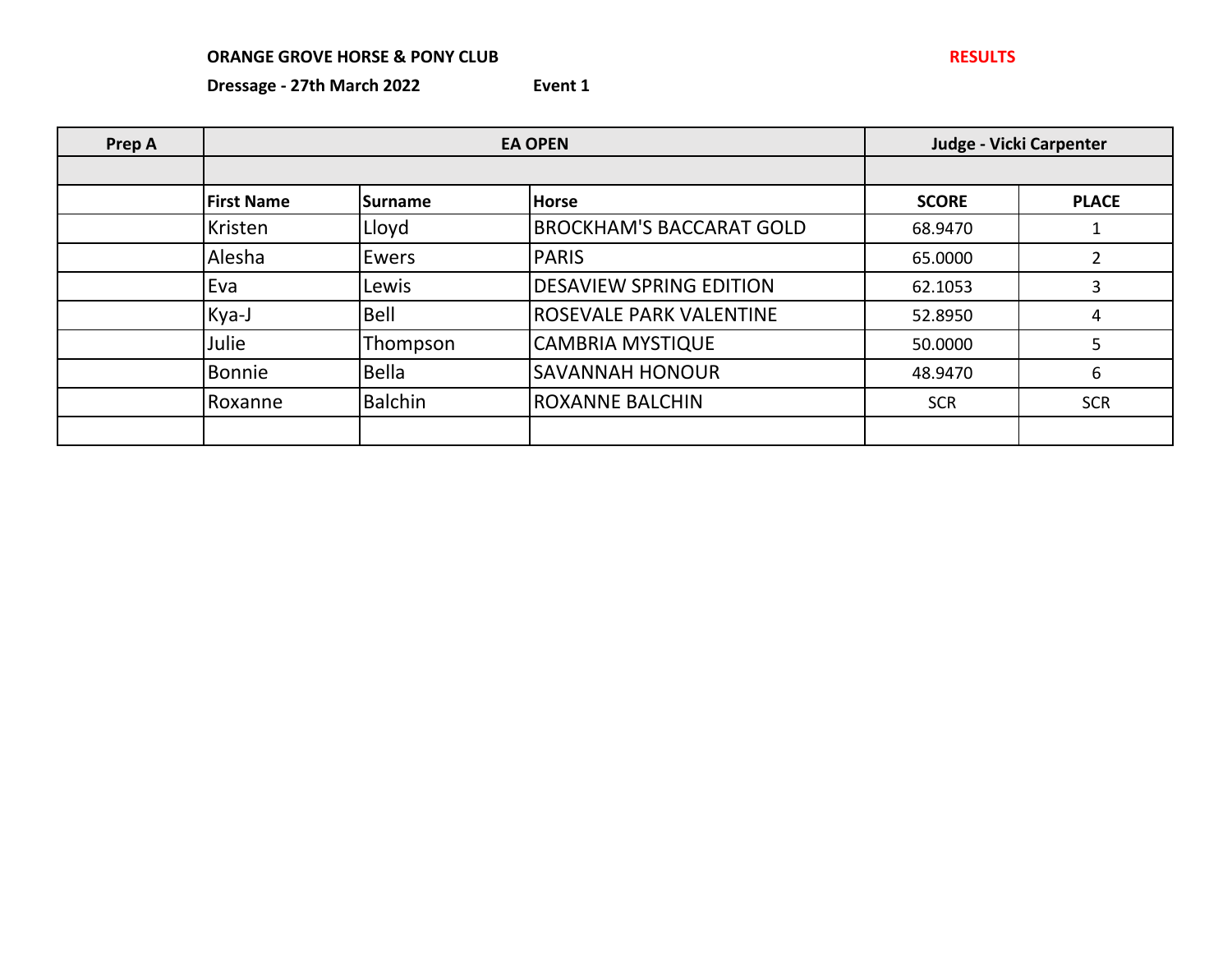| Prelim 1A |                   | <b>PCWA - 10 Years and Under</b> |                                | Judge - Angelika Sorensen |              |
|-----------|-------------------|----------------------------------|--------------------------------|---------------------------|--------------|
|           |                   |                                  |                                |                           |              |
|           | <b>First Name</b> | <b>ISurname</b>                  | <b>Horse</b>                   | <b>SCORE</b>              | <b>PLACE</b> |
|           | <b>Jenaveve</b>   | Page                             | <b>WATCHWOOD DRUID</b>         | 73.0000                   |              |
|           | Madison           | Kain                             | <b>CIMERON POCKET ROCKET</b>   | 71.8000                   |              |
|           | Lahnee            | Pozzebon                         | <b>EKOLEE CRYSTAL FIRE</b>     | 70.8000                   |              |
|           | Lahnee            | Pozzebon                         | <b>GLEN HARDEY OMEGA CLOUD</b> | 69.4000                   |              |
|           | Uma Sky           | Fisher                           | <b>WENDAMAR MERRITT</b>        | 65.2000                   |              |
|           |                   |                                  |                                |                           |              |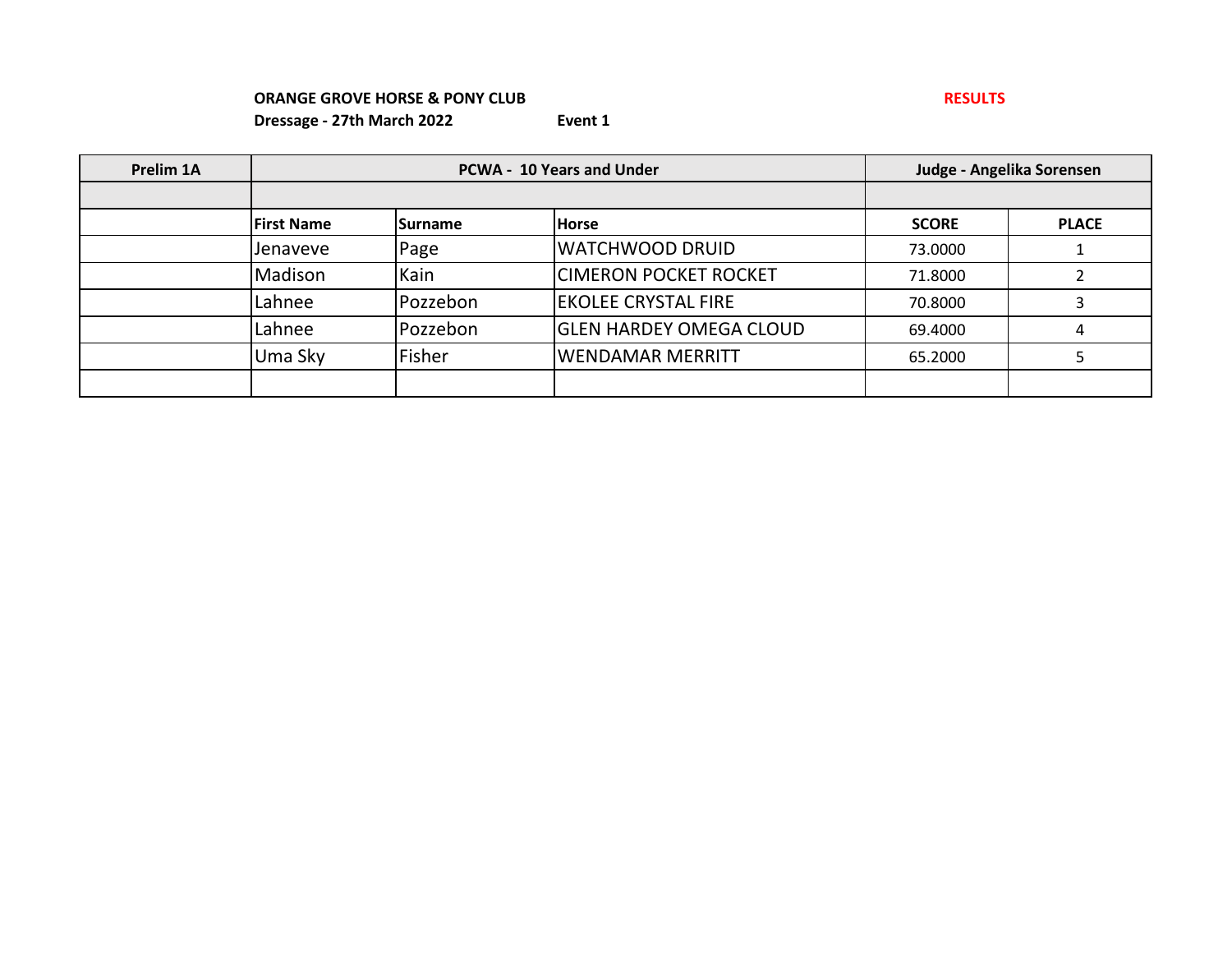| Prelim 1A |                   |                | PCWA - 11 to 13 Years       |              | Judge - Angelika Sorensen |  |
|-----------|-------------------|----------------|-----------------------------|--------------|---------------------------|--|
|           |                   |                |                             |              |                           |  |
|           | <b>First Name</b> | Surname        | <b>Horse</b>                | <b>SCORE</b> | <b>PLACE</b>              |  |
|           | Sune              | Snyman         | <b>EBONDALE SOPRANO</b>     | 72.6000      | 1                         |  |
|           | Sophie            | Dagnall        | <b>EBONY ROSE SPOTLIGHT</b> | 70.4000      | $\overline{2}$            |  |
|           | Annalyce          | Page           | <b>CORONATION FLORA</b>     | 69.2000      | 3                         |  |
|           | Sophie            | Tennant        | WANDIERA SPECIAL ADDITION   | 69.0000      | 4                         |  |
|           | Lyla              | Valuri         | WILLOWIE WANDARRA           | 65.2000      | 5                         |  |
|           | Rylee             | Dawe           | <b>STELLA</b>               | 63.5000      | 6                         |  |
|           | Erin              | Lennox-Bryant  | <b>IMPASSABEEL</b>          | 58.0000      | 7                         |  |
|           | Abigail           | Laurence       | <b>STAR WALTZ JUDGEMENT</b> | <b>ELIM</b>  | <b>ELIM</b>               |  |
|           | Hadlee            | Baldacchino    | <b>CP TOUR OF DUTY</b>      | <b>SCR</b>   | <b>SCR</b>                |  |
|           | Mia               | <b>Fellows</b> | WESTWOOD ROYAL ROMEO        | <b>SCR</b>   | <b>SCR</b>                |  |
|           |                   |                |                             |              |                           |  |
|           |                   |                |                             |              |                           |  |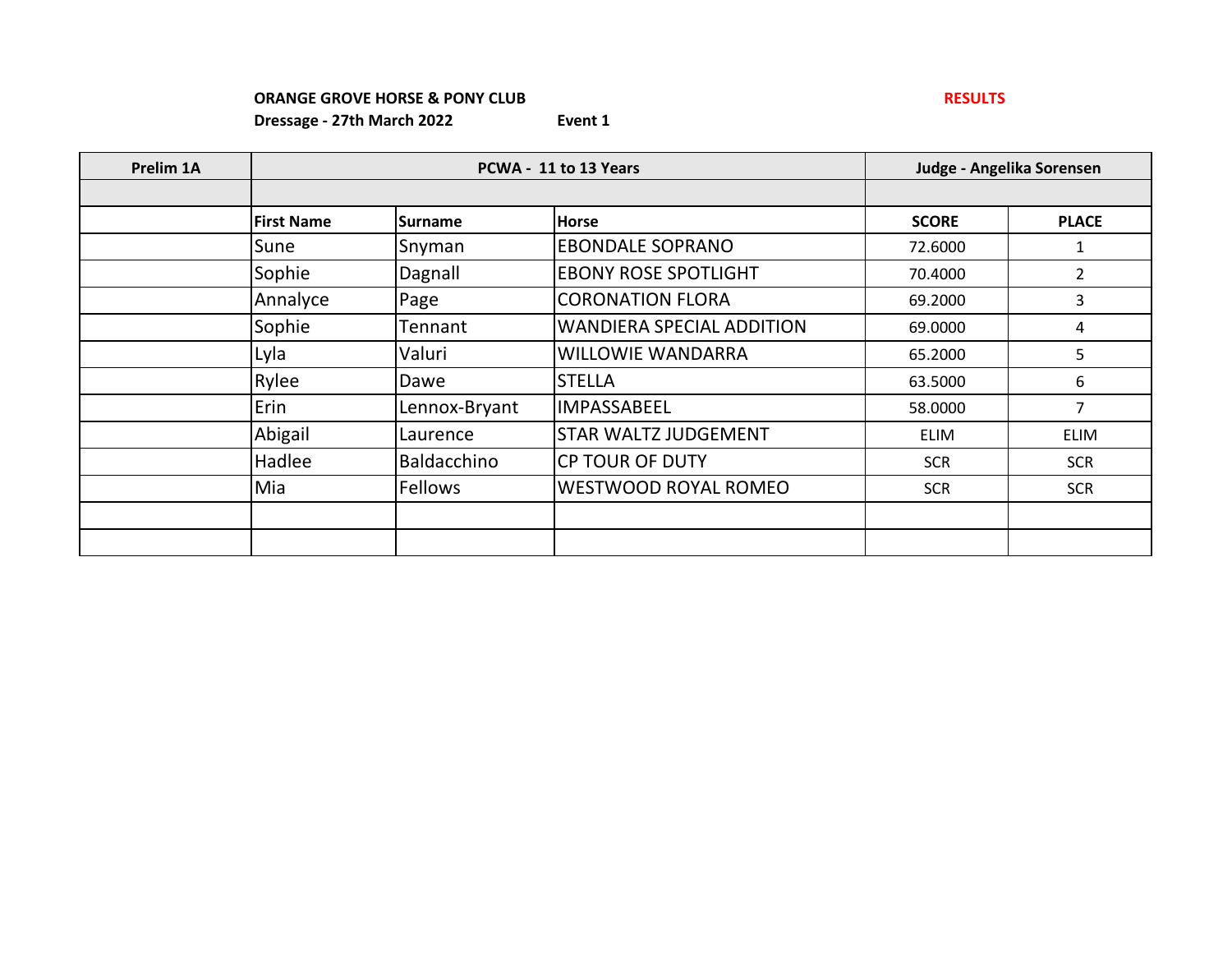| Prelim 1A |                   | PCWA - 14 to 16 Years | Judge - Angelika Sorensen |              |              |
|-----------|-------------------|-----------------------|---------------------------|--------------|--------------|
|           |                   |                       |                           |              |              |
|           | <b>First Name</b> | <b>ISurname</b>       | <b>Horse</b>              | <b>SCORE</b> | <b>PLACE</b> |
|           | Tatum             | Hand                  | <b>CRYSTAL CLEAR</b>      | 66.0000      |              |
|           | Quinn             | East                  | <b>LOLA</b>               | 63.6000      |              |
|           | Sienna            | Smith                 | <b>JUST DASHIN</b>        | <b>SCR</b>   | <b>SCR</b>   |
|           |                   |                       |                           |              |              |
|           |                   |                       |                           |              |              |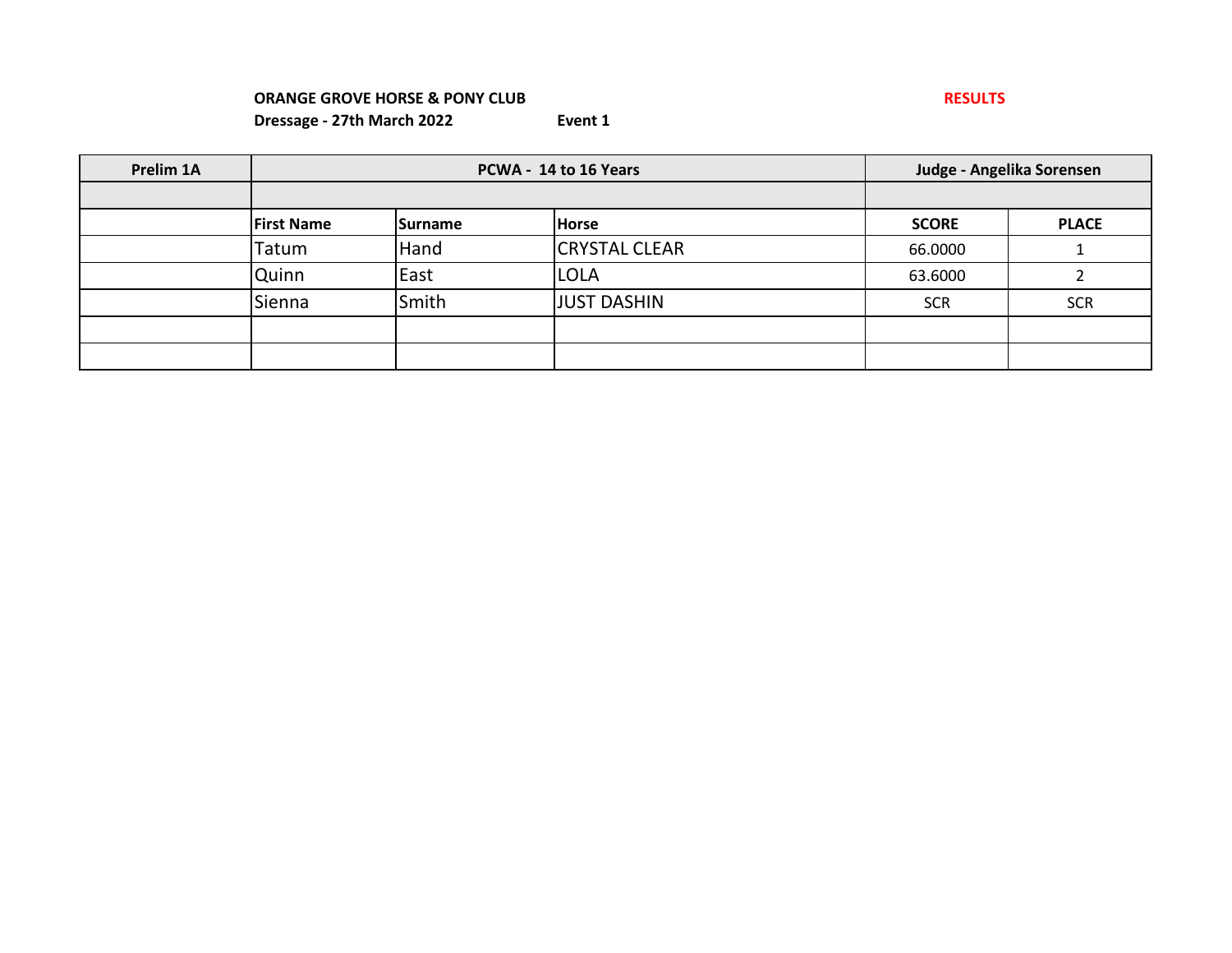| Prelim 1A |                   | PCWA - 17 to 25 Years | Judge - Angelika Sorensen |              |              |
|-----------|-------------------|-----------------------|---------------------------|--------------|--------------|
|           |                   |                       |                           |              |              |
|           | <b>First Name</b> | <b>ISurname</b>       | <b>Horse</b>              | <b>SCORE</b> | <b>PLACE</b> |
|           | Kimberley         | <b>Grey</b>           | <b>CE LADY MARMALADE</b>  | 72.4000      |              |
|           | Kristie           | Gibaud                | <b>SL MY AMORÈ</b>        | 70.4000      |              |
|           | Sarah             | Little                | <b>PENLEY GIOVANNI</b>    | 66.0000      | 3            |
|           | Dana              | Greenwood             | <b>LADY ESQUIRESS</b>     | 61.8000      | 4            |
|           | Portia            | Allan                 | FOLLY FOOT EL TORO        | 51.2000      | 5            |
|           | Harriet           | Ward                  | <b>LITTLE ASHA</b>        | <b>SCR</b>   | <b>SCR</b>   |
|           |                   |                       |                           |              |              |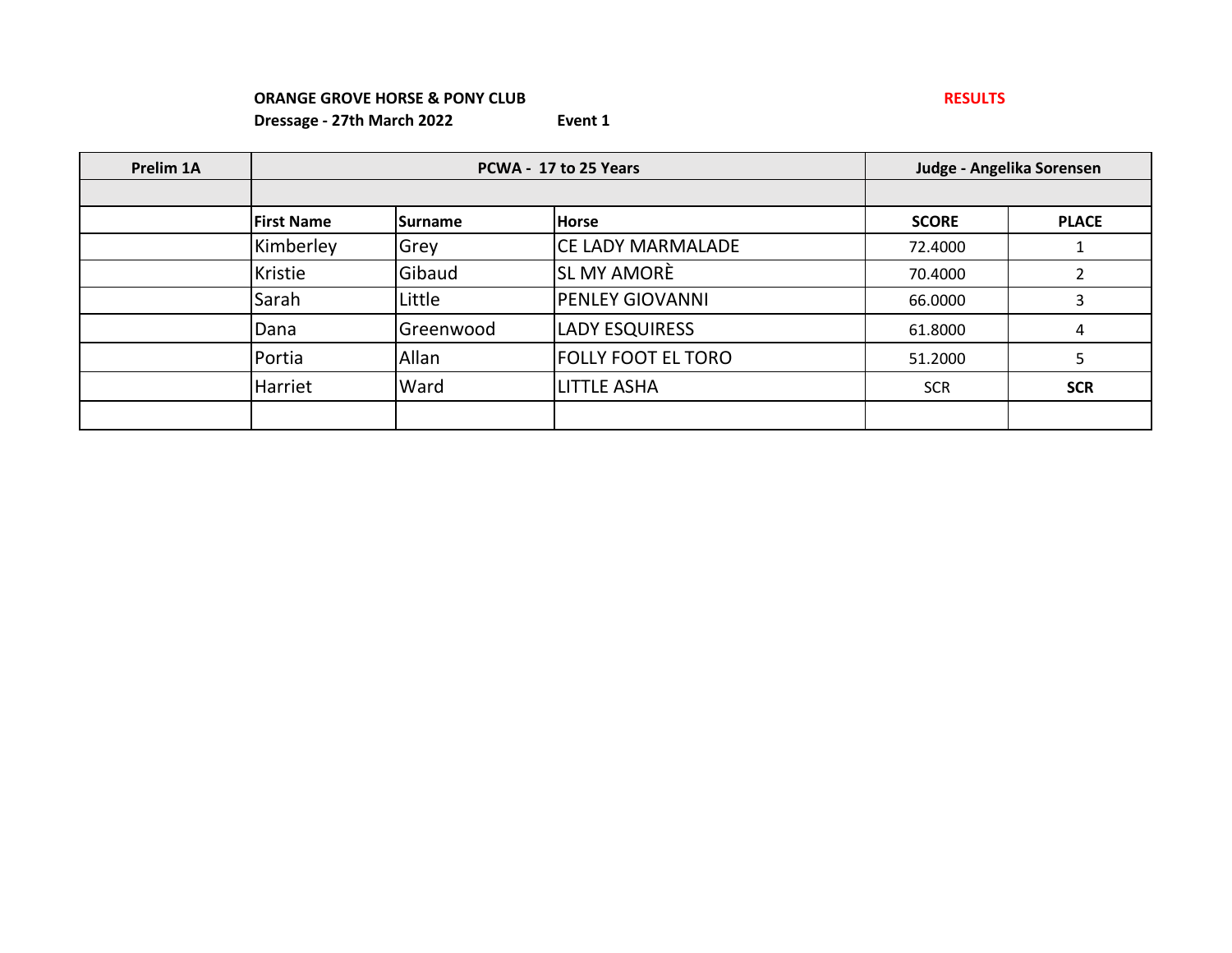| Prelim 1A |                   | <b>OPEN EA</b>  |                                 | <b>Judge - Val Mayger</b> |                |
|-----------|-------------------|-----------------|---------------------------------|---------------------------|----------------|
|           |                   |                 |                                 |                           |                |
|           | <b>First Name</b> | <b>Surname</b>  | <b>Horse</b>                    | <b>SCORE</b>              | <b>PLACE</b>   |
|           | Ashlyn            | Farrington      | <b>DELAMERIE ATHENA</b>         | 68.6000                   | 1              |
|           | Taliah            | Quinn           | <b>OUT TO PLAY</b>              | 65.0000                   | $\overline{2}$ |
|           | Jessica           | <b>Murray</b>   | <b>DONNERWALTZ</b>              | 64.2000                   | 3              |
|           | Rosa-Lee          | Principe        | <b>BALGOWNIE BATHILDE</b>       | 63.2000                   | 4              |
|           | Alison            | McLay           | <b>AADOM WALKING IN MEMPHIS</b> | 62.2000                   | 5              |
|           | Alison            | McLay           | <b>ADMIREDD</b>                 | 61.8000                   | 6              |
|           | Kristen           | Lloyd           | <b>BROCKHAM'S BACCARAT GOLD</b> | 61.2000                   |                |
|           | Jessica           | Hoffren         | <b>KENTAUR CHOCOLATE NOIR</b>   | 61.2000                   |                |
|           | Emma              | <b>Truss</b>    | <b>MOLLY</b>                    | 59.6000                   |                |
|           | Alesha            | Ewers           | <b>PARIS</b>                    | 58.2000                   |                |
|           | Louise            | Russell-Cargill | <b>FAIRWIND LEXI</b>            | 54.6000                   |                |
|           | Gerardine         | Miocevich       | <b>KENLOCK SUPER WARRIOR</b>    | <b>SCR</b>                | <b>SCR</b>     |
|           | Jade              | McNaught        | <b>BANTRY</b>                   | <b>SCR</b>                | <b>SCR</b>     |
|           |                   |                 |                                 |                           |                |
|           |                   |                 |                                 |                           |                |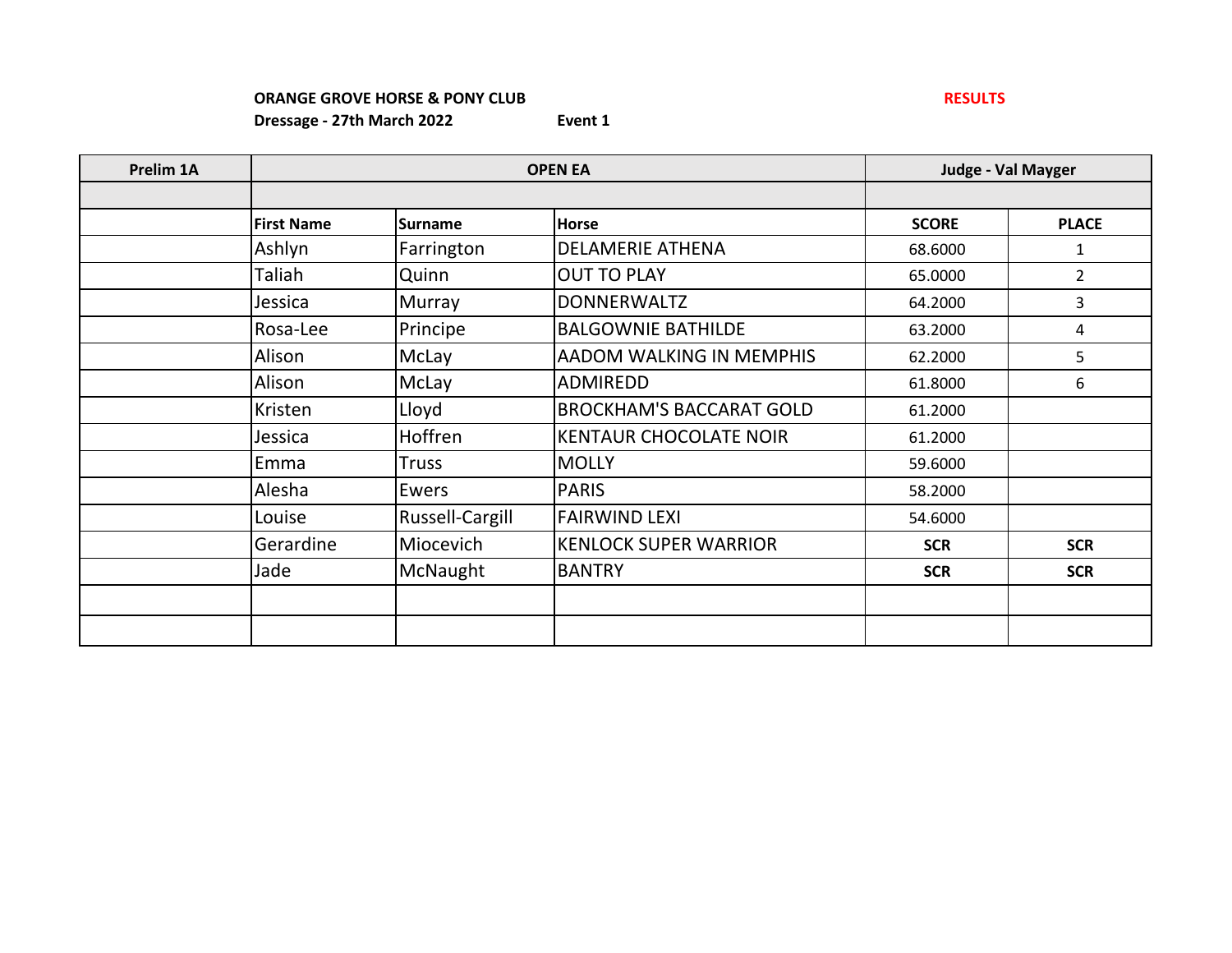# **ORANGE GROVE HORSE & PONY CLUB RESULTS Dressage - 27th March 2022 Event 1**

| Prelim 1A |                   | <b>OPEN PC</b> | Judge - Val Mayger           |              |                |
|-----------|-------------------|----------------|------------------------------|--------------|----------------|
|           |                   |                |                              |              |                |
|           | <b>First Name</b> | <b>Surname</b> | <b>Horse</b>                 | <b>SCORE</b> | <b>PLACE</b>   |
|           | Jessica           | Smith          | <b>HAMLET</b>                | 70.2000      | 1              |
|           | Laura             | Post           | <b>JUST PLAIN HENRY</b>      | 61.8000      | $\mathfrak{p}$ |
|           | Morgan            | East           | <b>WARREKYL COURT JESTER</b> | 58.2000      | 3              |
|           | Anzel             | Van Schalkwyk  | <b>HALE BOY</b>              | 55.4000      | 4              |
|           | Lauren            | Morgan         | <b>KIKO</b>                  | 54.8000      | 5              |
|           |                   |                |                              |              |                |
|           |                   |                |                              |              |                |
|           |                   |                |                              |              |                |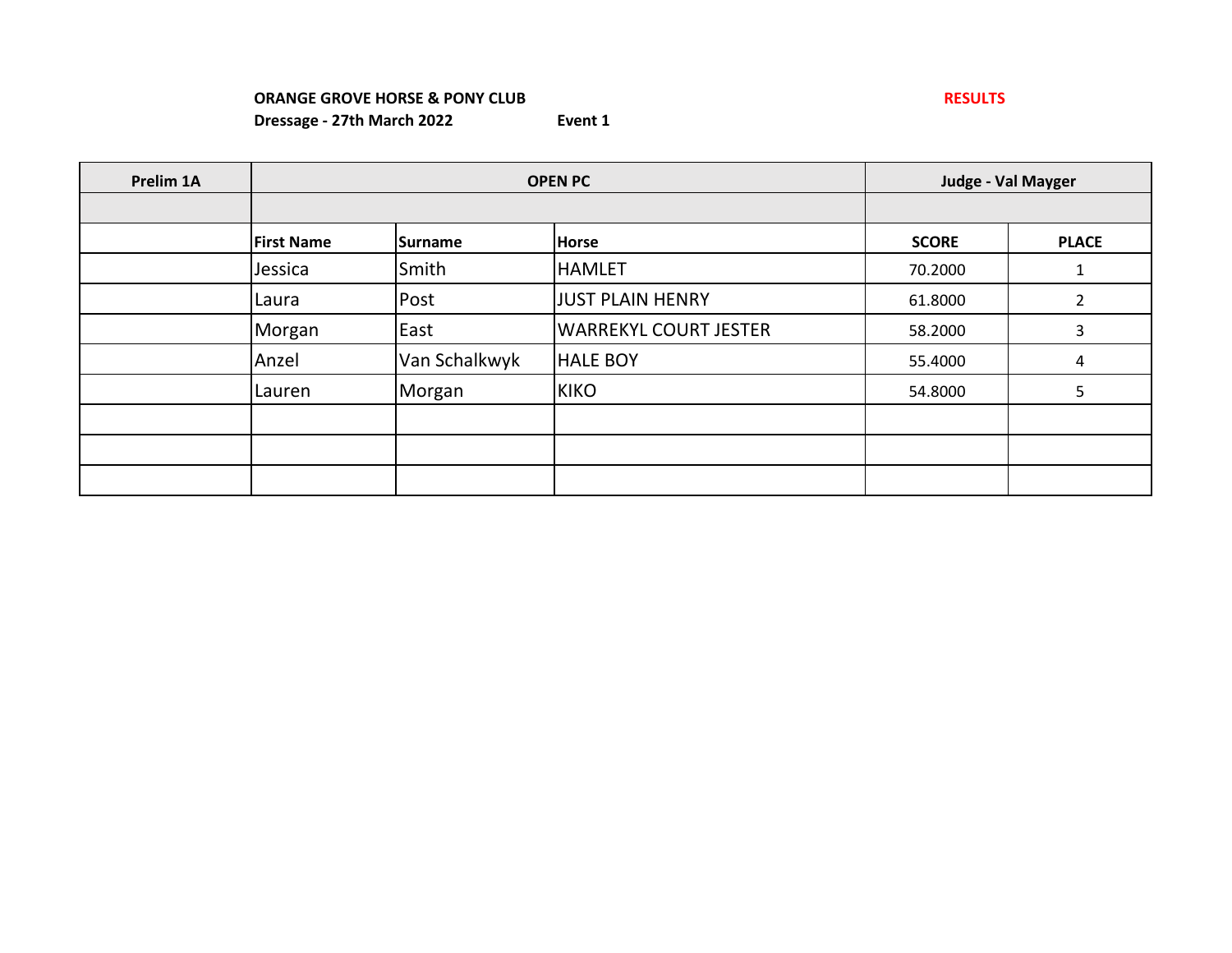| <b>Novice 2A</b> |                   | PCWA - 8 to 13 Years |                                  | Judge - Vicki Carpenter |                |
|------------------|-------------------|----------------------|----------------------------------|-------------------------|----------------|
|                  | <b>First Name</b> | <b>Surname</b>       | <b>Horse</b>                     | <b>SCORE</b>            | <b>PLACE</b>   |
|                  | Annalyce          | Page                 | <b>CORONATION FLORA</b>          | 68.5714                 | 1              |
|                  | Sune              | Snyman               | <b>EBONDALE SOPRANO</b>          | 68.3929                 | $\overline{2}$ |
|                  | Aleska            | Wearne               | <b>BERTIE DE LUX</b>             | 68.0357                 | 3              |
|                  | Sophie            | Tennant              | <b>WANDIERA SPECIAL ADDITION</b> | 62.6786                 | 4              |
|                  | Mia               | Fellows              | <b>WESTWOOD ROYAL ROMEO</b>      | <b>SCR</b>              | <b>SCR</b>     |
|                  |                   |                      |                                  |                         |                |
|                  |                   |                      |                                  |                         |                |
|                  |                   |                      |                                  |                         |                |
|                  |                   |                      |                                  |                         |                |
|                  |                   |                      |                                  |                         |                |
|                  |                   |                      |                                  |                         |                |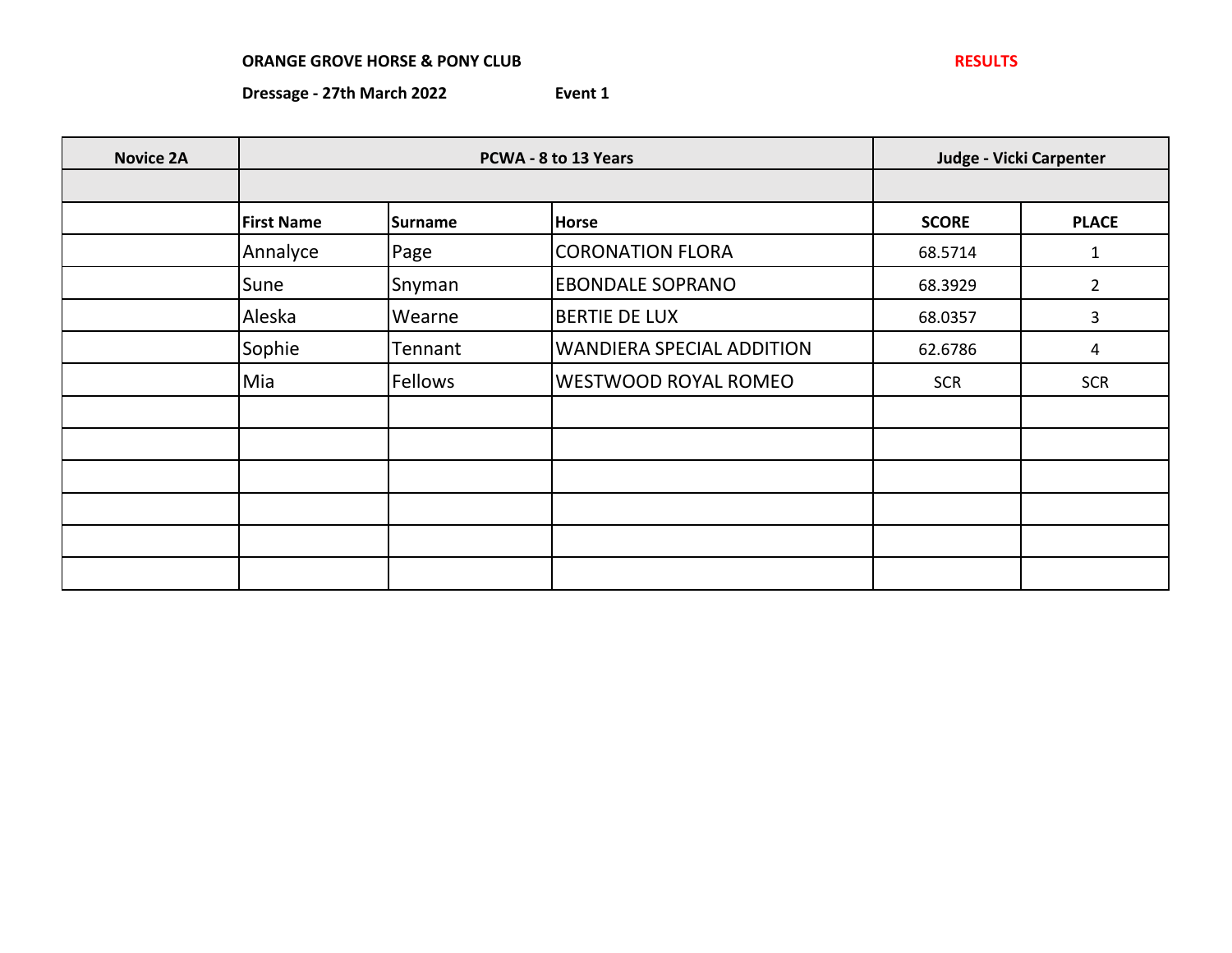**Dressage - 27th March 2022 Event 1**

**Novice 2A First Name Surname Horse SCORE PLACE** Sadie Gemmell BY CHANCE 61.0714 1 Hayley Mazurek |PP MY LITTLE LIGHT | Retired | Retired **PCWA - 14 to 16 Years Judge - Vicki Carpenter**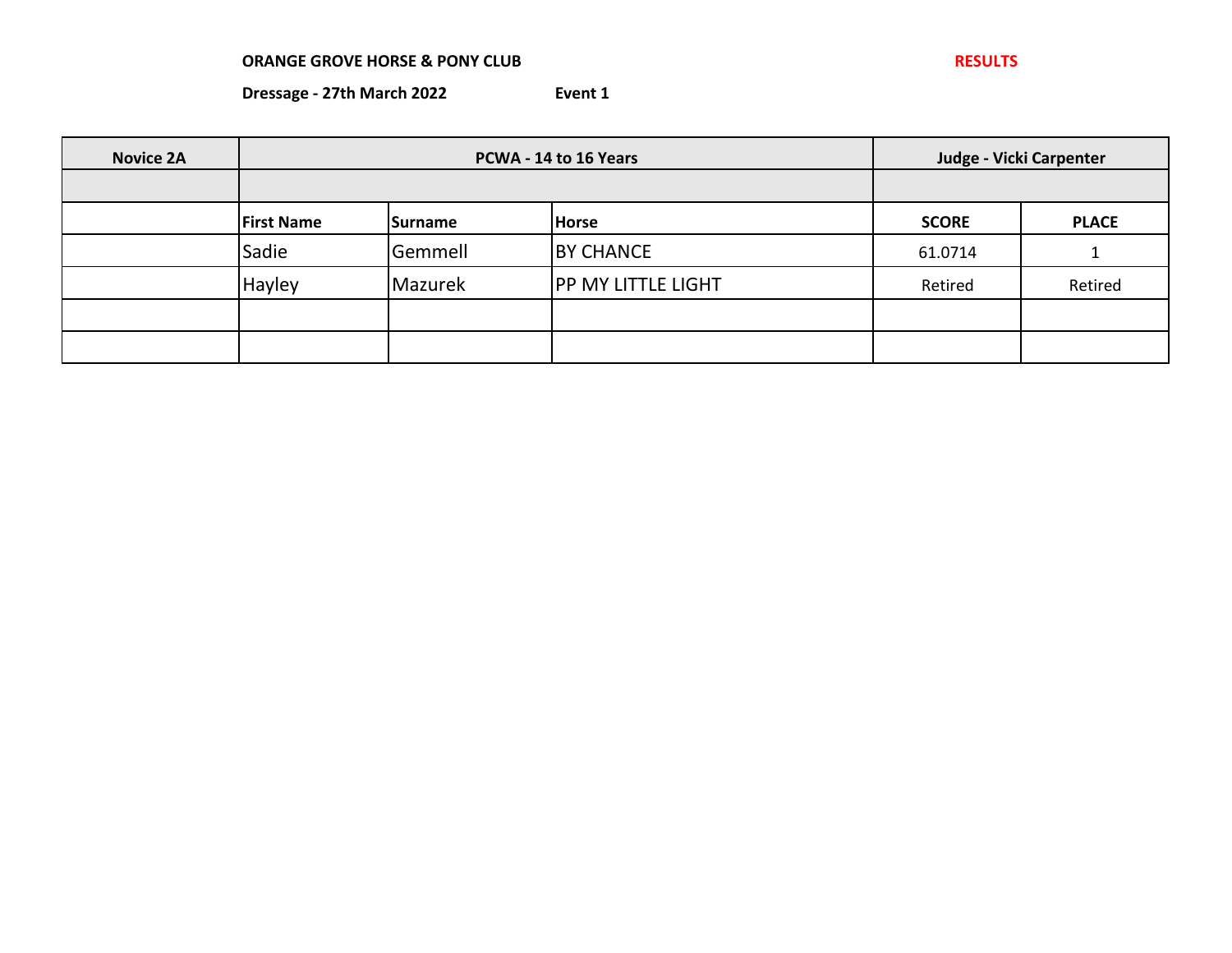| <b>Novice 2A</b> | PCWA - 17 to 25 Years |                |                        | Judge - Vicki Carpenter |              |
|------------------|-----------------------|----------------|------------------------|-------------------------|--------------|
|                  |                       |                |                        |                         |              |
|                  | <b>First Name</b>     | <b>Surname</b> | <b>Horse</b>           | <b>SCORE</b>            | <b>PLACE</b> |
|                  | Amy-Louise            | <b>Ross</b>    | <b>HALCYON</b>         | 74.4643                 |              |
|                  | Sarah                 | Little         | <b>PENLEY GIOVANNI</b> | 66.0714                 |              |
|                  |                       |                |                        |                         |              |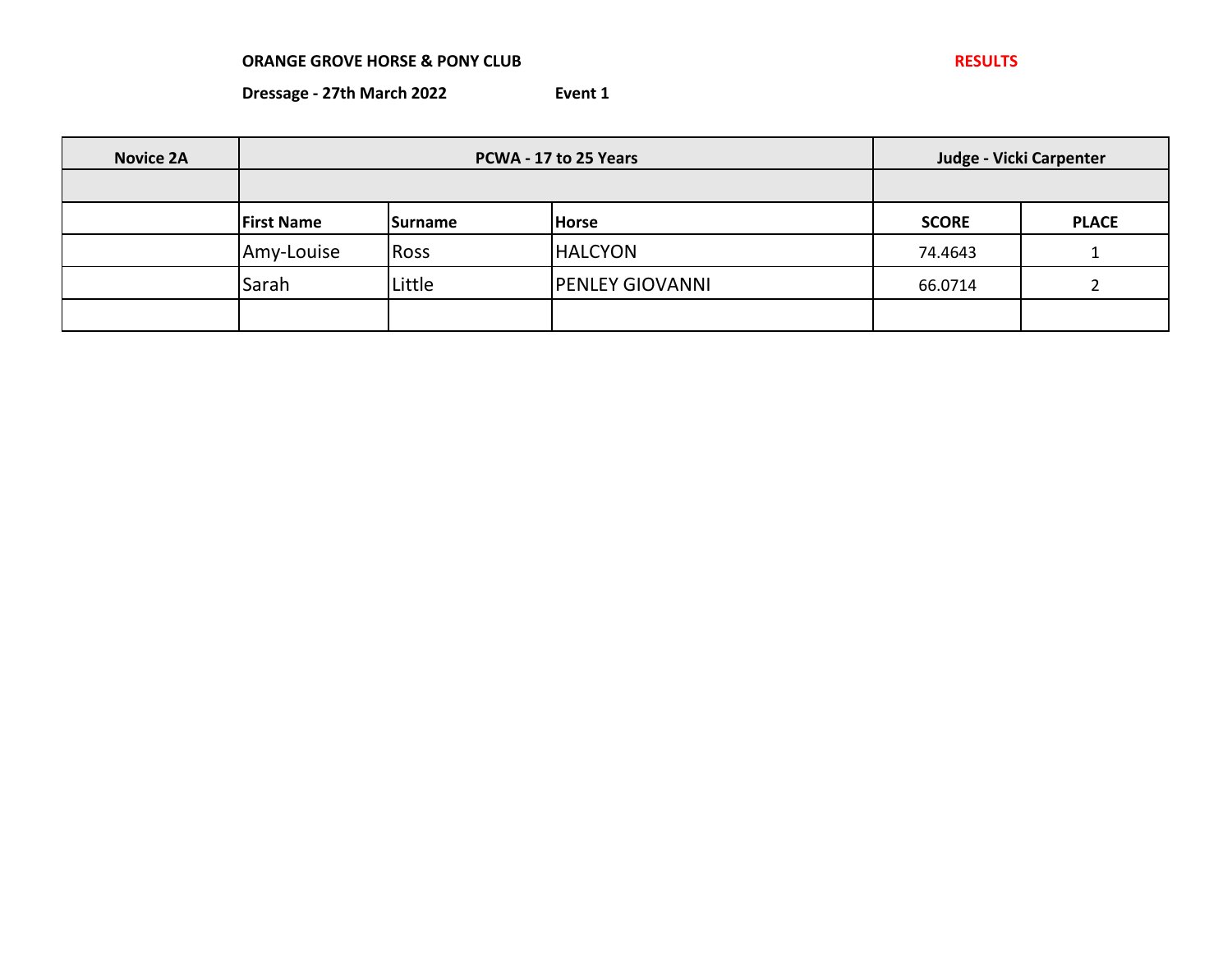| <b>Novice 2A</b> | <b>OPEN PC</b>    |                |                         |              | Judge - Val Mayger |  |
|------------------|-------------------|----------------|-------------------------|--------------|--------------------|--|
|                  | <b>First Name</b> | <b>Surname</b> | <b>Horse</b>            | <b>SCORE</b> | <b>PLACE</b>       |  |
|                  | Jessica           | Smith          | <b>HAMLET</b>           | 63.9286      |                    |  |
|                  | Laura             | Post           | <b>JUST PLAIN HENRY</b> | 59.6429      |                    |  |
|                  | Erin              | Kelty          | <b>LOKI KFS</b>         | 56.7857      | Equal 3            |  |
|                  | Sara              | Vroom          | <b>INDIANA ECLIPSE</b>  | 56.7857      | Equal 3            |  |
|                  |                   |                |                         |              |                    |  |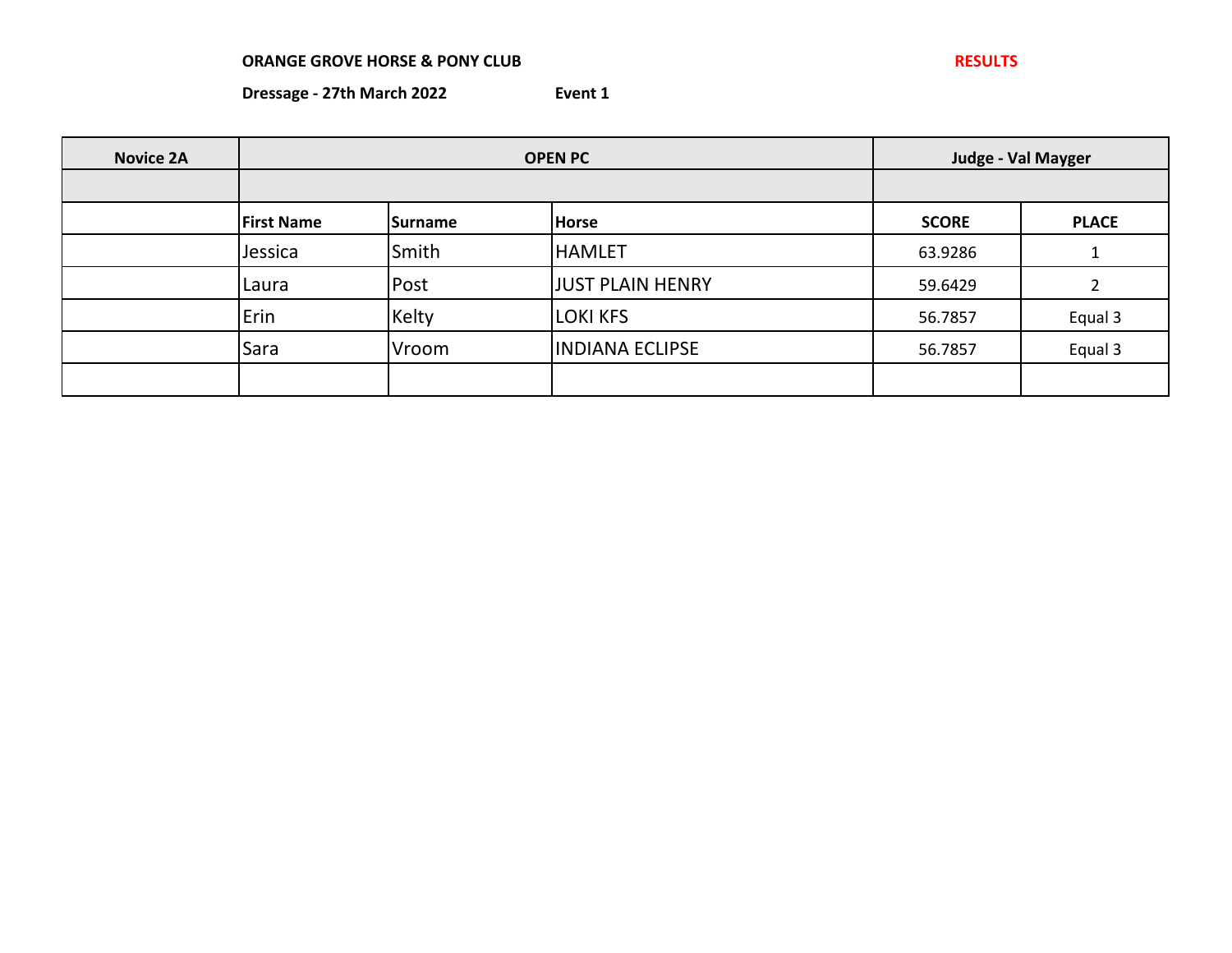| <b>Novice 2A</b> | <b>OPEN EA</b>    |                 |                                 |              | <b>Judge - Val Mayger</b> |
|------------------|-------------------|-----------------|---------------------------------|--------------|---------------------------|
|                  |                   |                 |                                 |              |                           |
|                  | <b>First Name</b> | <b>Surname</b>  | <b>Horse</b>                    | <b>SCORE</b> | <b>PLACE</b>              |
|                  | Shania            | Benbow          | <b>TAMBLYN PARK JACKPOT</b>     | 67.1429      | 1                         |
|                  | Rebecca           | <b>Nairn</b>    | <b>MYSTERY MARK</b>             | 63.7500      | $\overline{2}$            |
|                  | Rosa-Lee          | Principe        | <b>BALGOWNIE BATHILDE</b>       | 62.6786      | 3                         |
|                  | Corrie            | Andrew          | <b>BB FLEURDELYS</b>            | 61.6071      | 4                         |
|                  | Louise            | Russell-Cargill | <b>FAIRWIND LEXI</b>            | 60.5357      | 5                         |
|                  | Alison            | McLay           | <b>AADOM WALKING IN MEMPHIS</b> | 59.2857      | 6                         |
|                  | Jessica           | <b>Battista</b> | <b>JAMES BOND</b>               | 54.6429      | 7                         |
|                  | Rowena            | <b>Morris</b>   | <b>RED ALPHA</b>                | <b>SCR</b>   | <b>SCR</b>                |
|                  | Samantha          | Outram          | <b>KENDALL PARK OCTAVIA</b>     | <b>SCR</b>   | <b>SCR</b>                |
|                  | Louise            | Peart           | <b>LEXINGTON</b>                | <b>SCR</b>   | <b>SCR</b>                |
|                  | Jade              | McNaught        | <b>BANTRY</b>                   | <b>SCR</b>   | <b>SCR</b>                |
|                  | Geradine          | Miocevich       | <b>KENLOCK SUPER WARRIOR</b>    | <b>SCR</b>   | <b>SCR</b>                |
|                  |                   |                 |                                 |              |                           |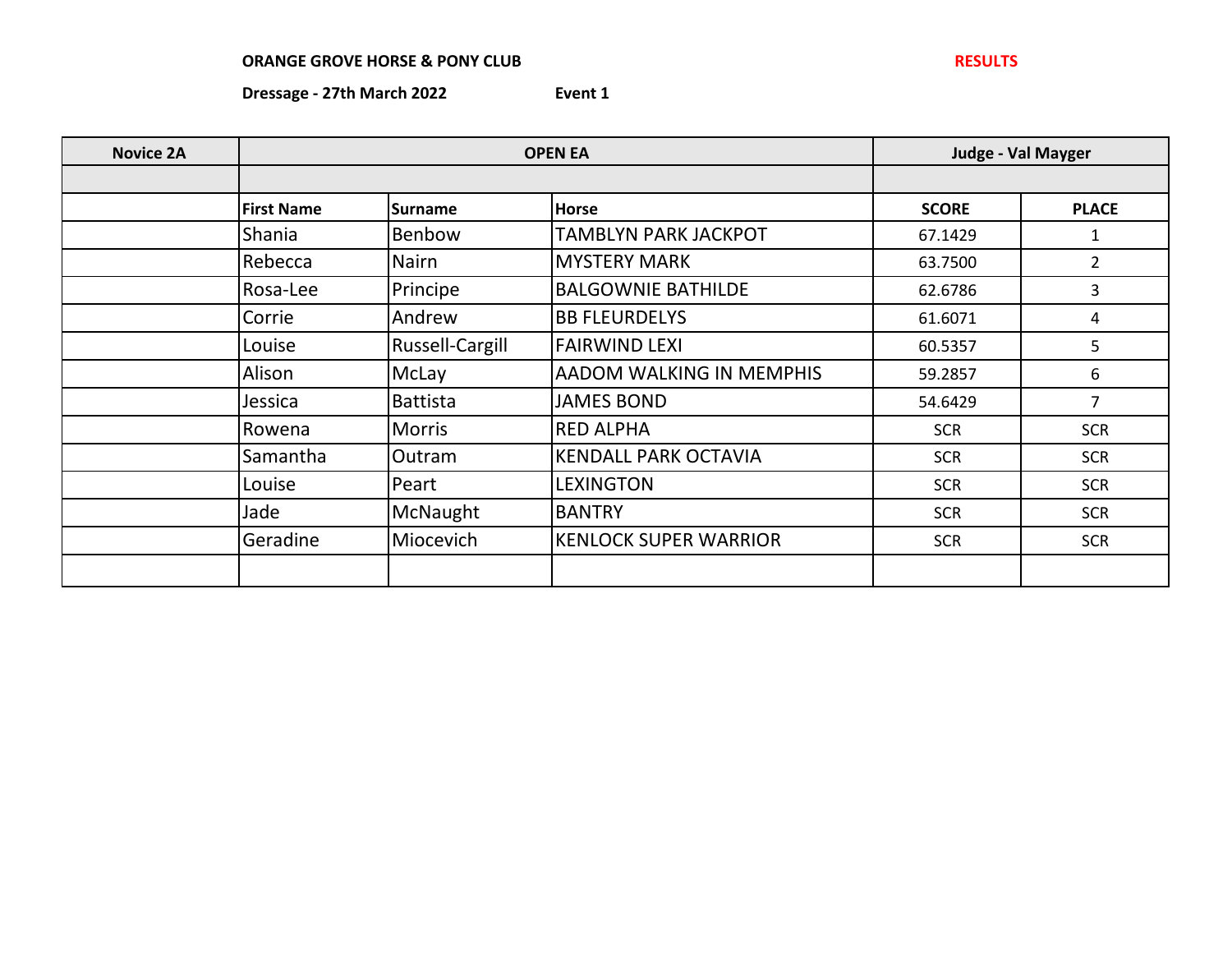| <b>Elementary 3A</b> | <b>OPEN EA and PC</b> |                 |                             |              | Judge - Vicki Carpenter |  |
|----------------------|-----------------------|-----------------|-----------------------------|--------------|-------------------------|--|
|                      |                       |                 |                             |              |                         |  |
|                      | <b>First Name</b>     | <b>Surname</b>  | <b>Horse</b>                | <b>SCORE</b> | <b>PLACE</b>            |  |
|                      | Yolanda               | <b>Stephens</b> | ARGYLE                      | 71.2500      |                         |  |
|                      | Shania                | Benbow          | <b>TAMBLYN PARK JACKPOT</b> | 69.8611      |                         |  |
|                      | Sharon                | Leone           | <b>FRISO'S SUMMER DREAM</b> | 66.2500      |                         |  |
|                      | Emma                  | <b>Williams</b> | <b>FUNKALICIOUS</b>         | 65.0000      | 4                       |  |
|                      | Samantha              | <b>Outram</b>   | KENDHALL PARK OCTAVIA       | <b>SCR</b>   | <b>SCR</b>              |  |
|                      |                       |                 |                             |              |                         |  |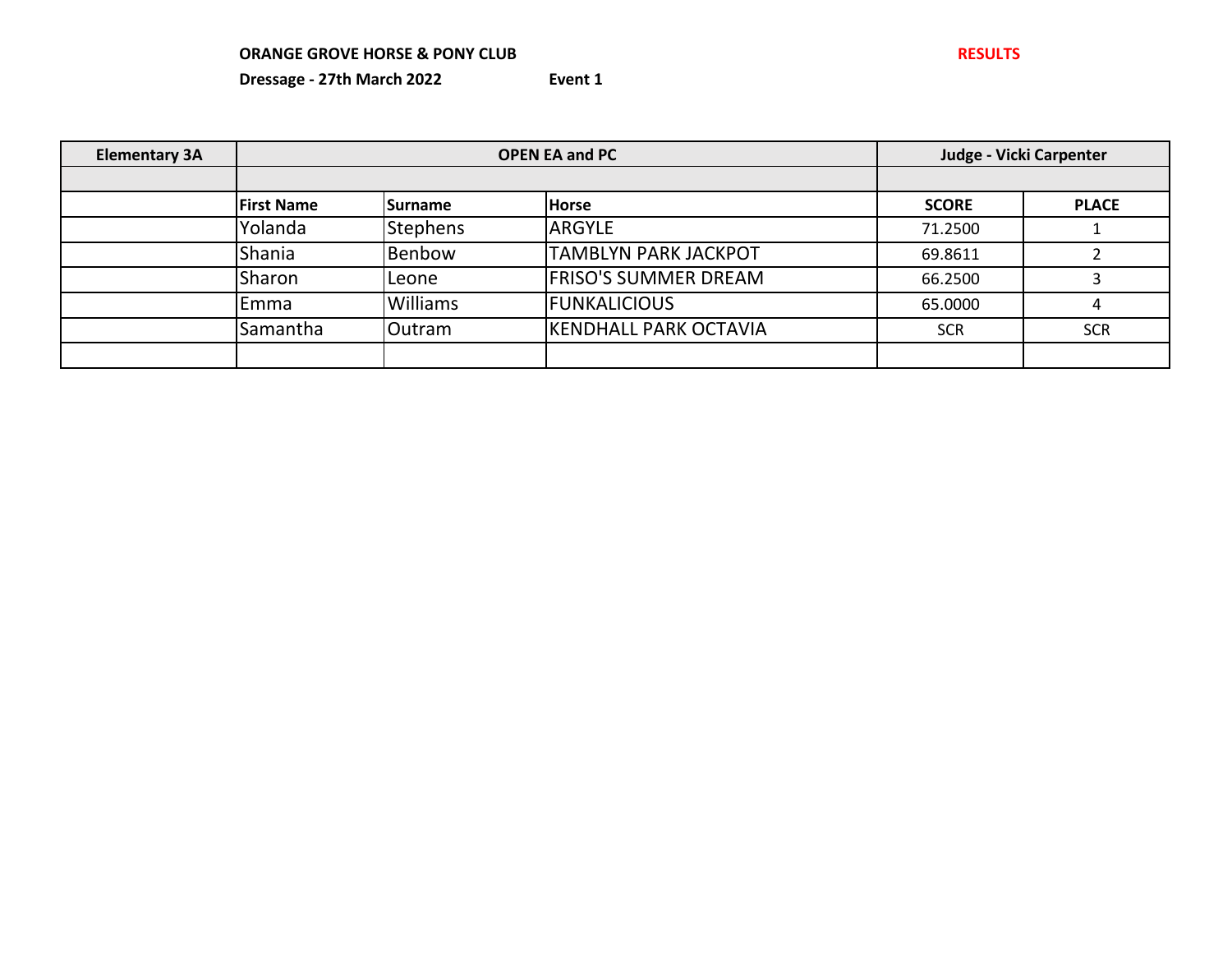| <b>Elementary 3A</b> |                   | PCWA - 8 to 16 Years | Judge - Vicki Carpenter |              |              |
|----------------------|-------------------|----------------------|-------------------------|--------------|--------------|
|                      |                   |                      |                         |              |              |
|                      | <b>First Name</b> | <b>ISurname</b>      | <b>Horse</b>            | <b>SCORE</b> | <b>PLACE</b> |
|                      | Teagan            | Christie             | <b>AMANI PHANTASIE</b>  | <b>SCR</b>   |              |
|                      |                   |                      |                         |              |              |
|                      |                   |                      |                         |              |              |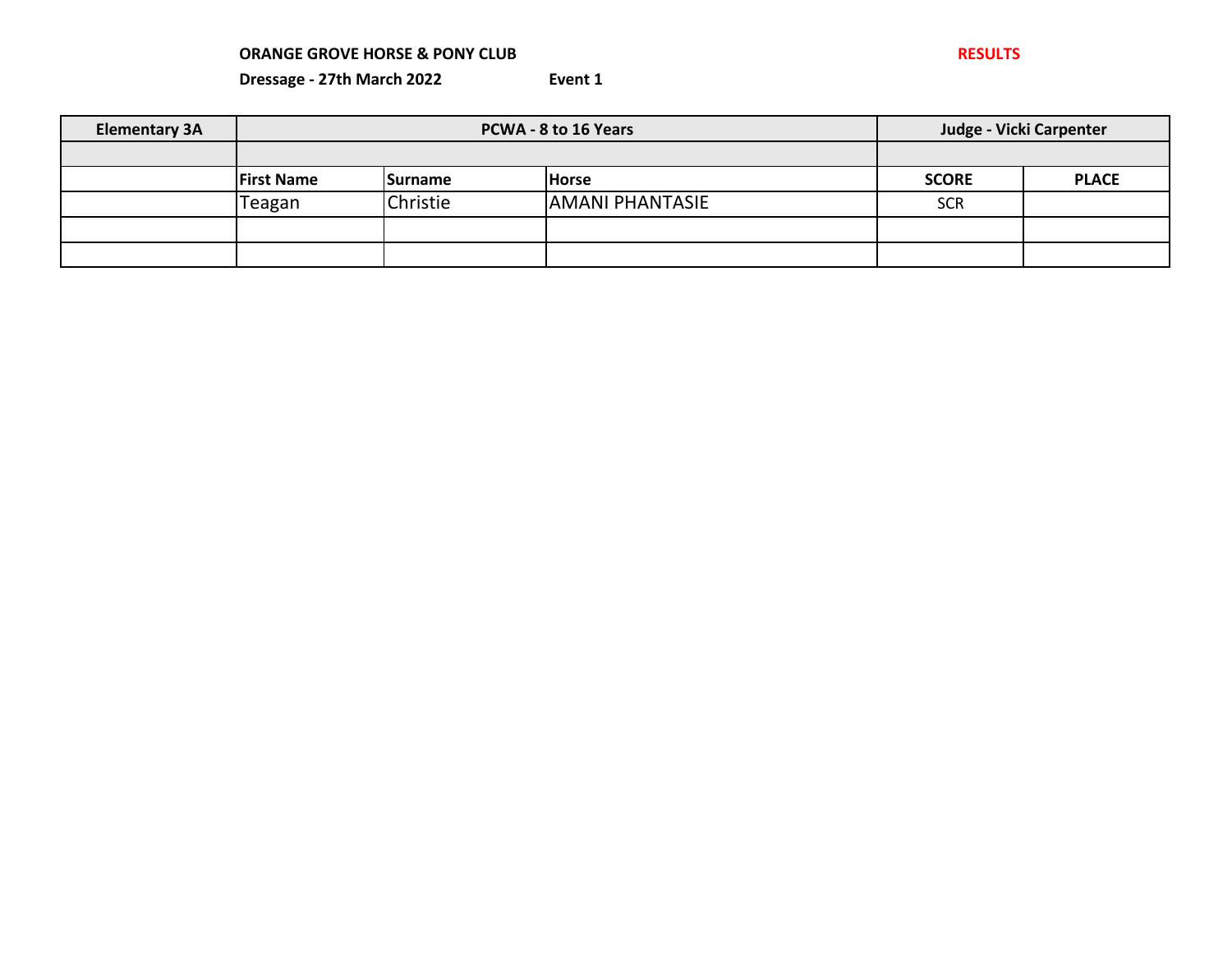| <b>Elementary 3A</b> | PCWA - 17 to 24 Years |                 |                   |              | Judge - Vicki Carpenter |  |
|----------------------|-----------------------|-----------------|-------------------|--------------|-------------------------|--|
|                      |                       |                 |                   |              |                         |  |
|                      | <b>First Name</b>     | <b>ISurname</b> | <b>Horse</b>      | <b>SCORE</b> | <b>PLACE</b>            |  |
|                      | Amy-Louise            | <b>Ross</b>     | <b>HALCYON</b>    | 67.3611      |                         |  |
|                      | Anthea                | Sargison        | KARDARRA KALDARRA | <b>SCR</b>   | <b>SCR</b>              |  |
|                      |                       |                 |                   |              |                         |  |